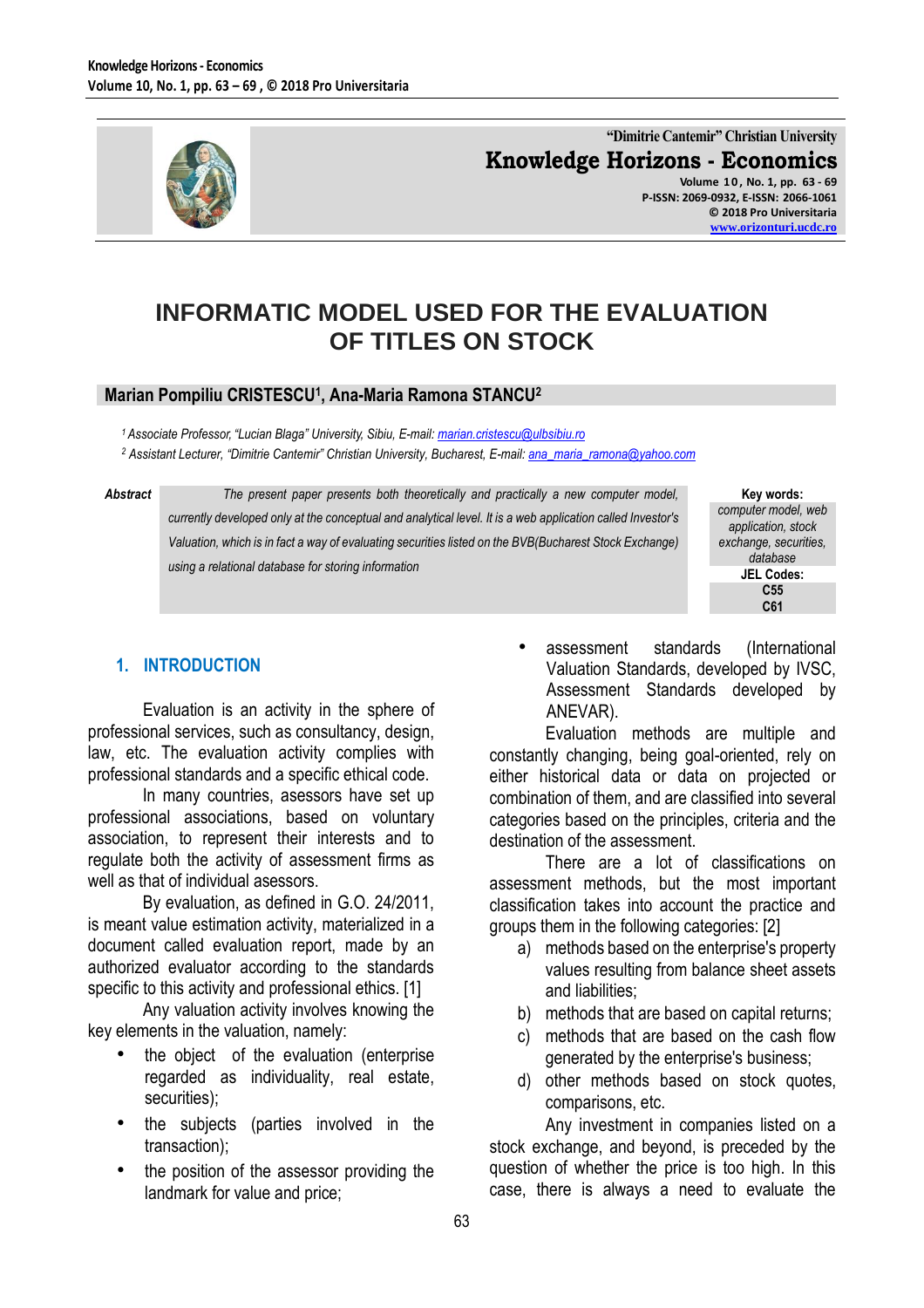company, more precisely to find the correct value of that company.

Value is an abstract notion that can assign to a business / company quantitative characteristics based on scientific arguments. The value is determined on the basis of the report made by the valuer, investor, seller, intermediary on the market, etc. who, following a professional judgment, using the experience in the field and an extensive database, gives a quantitative view of the business under review. The value of the business / company may be higher or lower than the market value. Compared with market value, the company may be overestimated or underestimated.

The market value of a listed company at one time is equal to the market price of the company's shares multiplied by the number of shares that make up the share capital. [3]

# **2. COMPUTERIZATION OF THE ASSESSMENT ACTIVITY**

The capital market offers the possibility to list dynamic companies on the Bucharest Stock Exchange (BVB), the only securities trading market in Romania. The listing brings important benefits to headline companies: increased visibility among current business partners and current and potential customers; free advertising; establishing a "market value" of the company, which can be much higher than the value in documents; increasing the trust of Romanian and foreign business partners; attracting new partners; increasing the efficiency and effectiveness of stock exchanges between shareholders; attracting capital through issues of shares and bonds.

From a computer point of view, this securities issuance operation on the BVB involves a series of data that once stored and processed becomes useful information for the issuer. For this purpose, a classification of data and information can also be made:

- general data about the issuer: identification data, nature of the activity, share capital, bonds, management, shareholders;
- data about the issuer's activity: operations, economic performance, headquarters, research and

development, judicial procedures, employees, investments, sources of financing;

- data about the public offer: duration, rollout, distributors, allocation, share price, number of shares, subsequent listing;
- financial information taken from the financial statements of the issuer: financial reports, indicators.

These data and information about the issuer are stored in a data repository (database) and then processed using data processing technologies. Information useful to potential investors is displayed through an interface, such as the BVB web interface (http://www.bvb.ro/). As a model already created, the proposed application focuses on such a model seen from the perspective of the investor.

Success on the stock exchange and has made many investors more rich, but the risk of losing money is as high as the probability of winning. This success is not entirely due to the risk, even if the chance also has its role, but is the result of a methodical activity of informing, analyzing and tracking listed companies, understanding how the market works. It is a permanent activity that any investor does, no matter his experience and success.

This makes it necessary to assess the securities and their issuer using the "Discount Dividend Model" model [4] and the "Free Cash Flow" [5] model, but also on the basis of financial indicators such as book value, the yield of a share, , earnings per share (EPS), dividend yield, PER index, etc. The way they are calculated is presented in the table below: [6]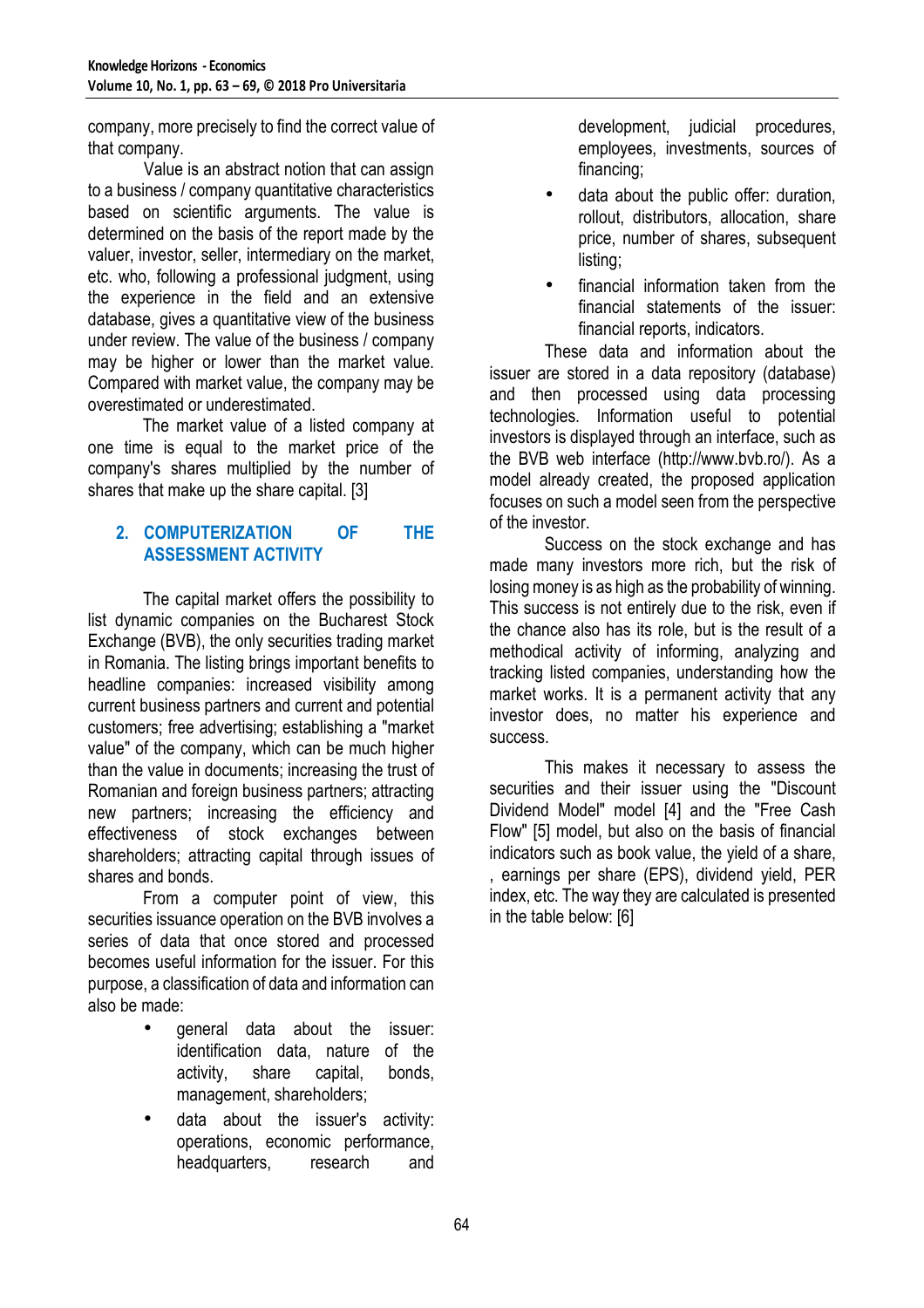| <b>Financial indicator</b> | <b>Calculation method</b>                                |  |  |  |
|----------------------------|----------------------------------------------------------|--|--|--|
| The book value of a share  | $BV =$<br><b>EQUITY</b><br><b>TOTAL NUMBER OF SHARES</b> |  |  |  |
| Net profit per share       | $P/B = Net profit$<br><b>BV</b>                          |  |  |  |
| Net profit per share       | Net profit<br>$EPS =$<br>TOTAL NUMBER OF SHARES          |  |  |  |
| <b>PER</b> indicator       | <b>PRICE</b><br>$PER =$<br><b>EPS</b>                    |  |  |  |
| Dividend yield             | <b>NET DIVIDEND</b><br>Dividend yield =<br><b>PRICE</b>  |  |  |  |

This assessment operation of securities and issuers involves gathering data and information, which the investor can then process to obtain current market value of a company and securities issued by it. Therefore, there is a need to develop an IT application that stores and processes all the necessary data and information and then displays the resulting information, possibly accompanied by a suggestion (BUY, SELL, HOLD) through an interface.

It is important to note that it is the investor who collects primary or processed data from the issuer's financial statements for a certain period of time. Another source of information and data collection is the company's annual reports on the stock exchange, documents made available to the potential investor through the BVB web platform.

Such a computer model is presented below in this paper.

### **3. "***INVESTOR'S VALUATION***" WEB APPLICATION**

In this part of the paper, a case study is described to demonstrate the usefulness of the Investor's Valuation web application. For this purpose, the title listed by OMV Petrom SA at the Bucharest Stock Exchange (SNP) was chosen as the basis for assessment. This company is listed on the BVB with premium shares, tradable at the moment.

| Simbol:<br>ISIN:<br>Tip:<br>Segment<br>Categorie:<br>Stare: | SNP<br>ROSNPPACNOR9<br>Actiuni<br>Principal<br>Premium<br>Tranzactionabila | OMV PETROM S.A.<br>0,3680<br>19.06.2015 18:27:32 | $1.10\%$ $\triangle$ | Min.: | Max.: 0.3685<br>0.3640 | <b>POMV Petrom</b> |
|-------------------------------------------------------------|----------------------------------------------------------------------------|--------------------------------------------------|----------------------|-------|------------------------|--------------------|
|-------------------------------------------------------------|----------------------------------------------------------------------------|--------------------------------------------------|----------------------|-------|------------------------|--------------------|

*Figure 1. General data of the SNP title*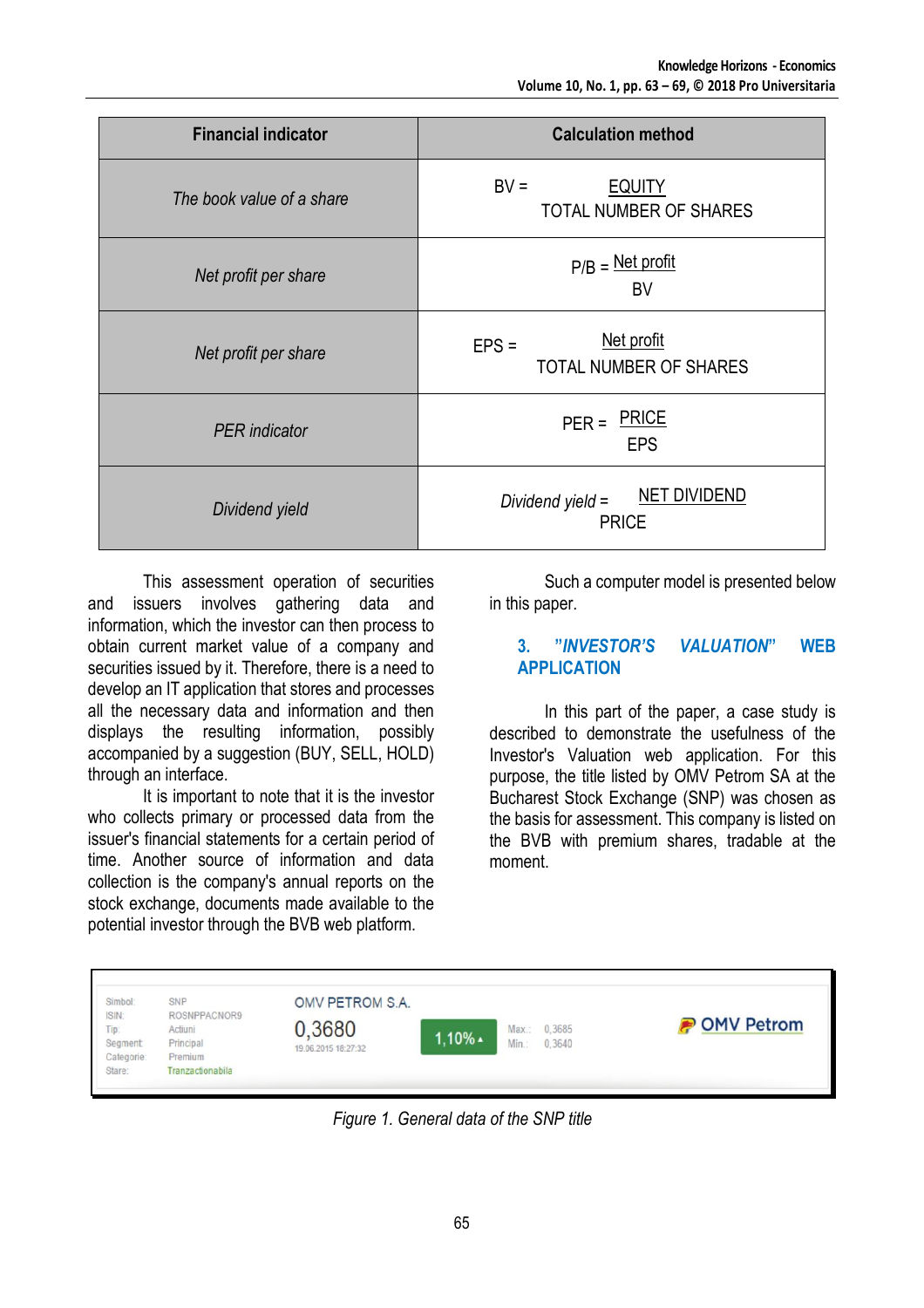#### **3.1. Collecting the financial information necessary for the assessment**

To perform the SNP title evaluation, an actual or potential investor needs financial information extracted from the issuer's statements. The nature of the information required depends on the valuation model the investor chooses.

In this case, we assume that there is a potential investor who chooses the evaluation model based on the calculation of indicators, making the decision to use the Investor's Valuation web application.

A first step is to create an account. So go to the application link and choose Log in from the menu provided. Then follow the link to the signup form. Here he introduces some personal data needed for registration, after which he will receive a username and a password to authenticate himself on the site.

The second step is to choose the title for which the evaluation will be done. Thus, the investor selects the Valuation - Indicators option from the menu bar, as shown below:



*Figure 2. Choosing the evaluation model within the web application*

After selecting the rating option, a new form will be displayed indicating to the investor the necessary data for rating the title. Therefore, in order to evaluate the SNP title, the potential investor needs the following data:

- The current price of the title
- Equity
- Number of shares
- Net profit
- Net dividend

These are collected from the financial statements made available to the investor at www.bvb.ro under the heading Financial Information. The latest information available is that for 2017 as follows:

- Equity: 26,315,618,304.00 lei
- Number of shares: 56,644,108,335
- Net profit: 1,837,149,568.00 lei
- Dividend net: 0.011200
- Current price: 0.3680 lei

This information shall be entered in the form provided for the assessment of the title by the calculation of indicators.

# **2.1.The display of results**

The next step after entering the data into the form is to display the results. This is the purpose of the investor, to view the results, interpret them, and make the decision to buy back or postpone the purchase of the SNP title.

The results obtained are presented in

the table below: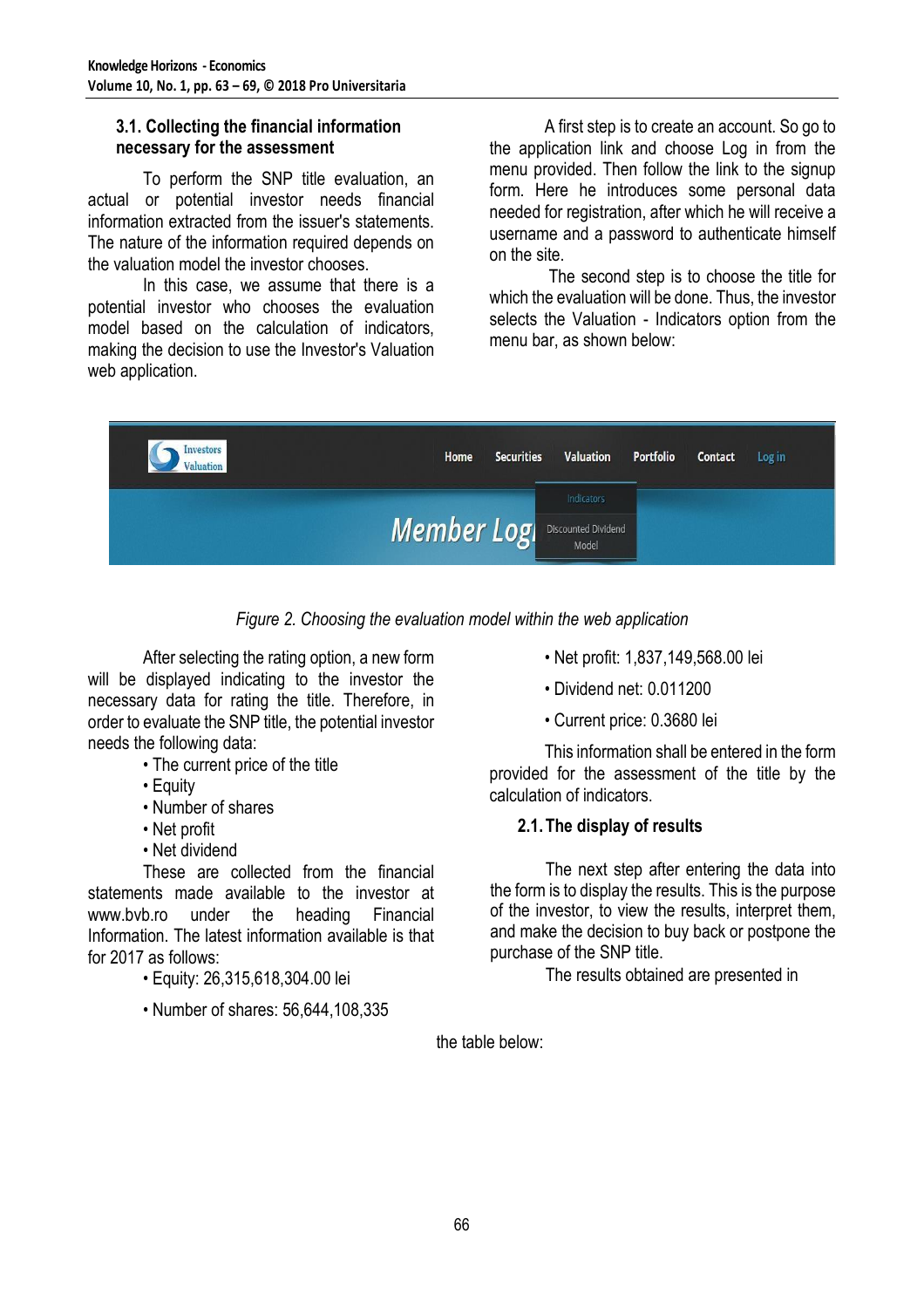| <b>Indicator</b>                | <b>Result obtained</b> |
|---------------------------------|------------------------|
| The book value of a share       | 0.464578               |
| The book value of a share (P/B) | 0.792117               |
| Net profit per share (EPS)      | 0.032433               |
| <b>PER</b> indicator            | 11.346468              |
| Dividend yield                  | 0.030435               |

# Table 2. Results obtained from the assessment of the SNP title on the basis of indicators

This information is displayed after you click the Calculate button on the webpage, along with the suggestion to buy that title.

# **2.2. Interpreting results**

At this stage, the investor performs an analysis of the previously displayed results. It is based on the interpretation of each indicator, being aided by the information presented in the application. This information indicates the significance of each indicator and the situations that the investor may face depending on the result obtained.

The interpretation of the market rates used for the valuation of securities is made taking into account the following information: [7]

PER (Price to Earning Ratio) - stock market capitalization - shows how many times investors are willing to pay net profit per share.

- A small value recorded by PER signifies that the action is cheap and therefore purchases are indicated.
- Otherwise, when PER is fairly high, the action is expensive and can be overstated, and its possession is no longer motivated.

```
<? 
if($nr_of_shares == 0 || $equity == 0) {
           $vc = 0;} else { 
           \text{Syc} = \text{Round}(\text{Sequity} / \text{snr of shares}, 6); if(\text{Svc} == 0 || \text{Sprice} ==0) {
           $pb = 0;} else {
```
EPS (Earning per Share ) - shows the issuer's ability to make profit.

- The higher the values recorded by the EPS, the greater the growth potential of the society is.
- In the reverse situation, when the values are lower, the risk to society is higher.

PB/V (Price per Book Value) is an indicator showing whether the shares are overvalued or underestimated.

- Actions are considered to be overestimated if they have a high book value and a small shareholders' gain.
- Shares are considered to be underestimated when they have a low book value and a large shareholders' gain.

A sub-unit value recorded by the PB / V indicator signifies a sign for purchase.

Based on this information, the app is set to show a suggestion to buy or not buy the rated title. In the case of the SNP title evaluation, the message displayed is "Not a good moment for buying the share!", Which means that it is not an opportune time to buy the SNP title. The PHP language used contains the condition if ... else as follows: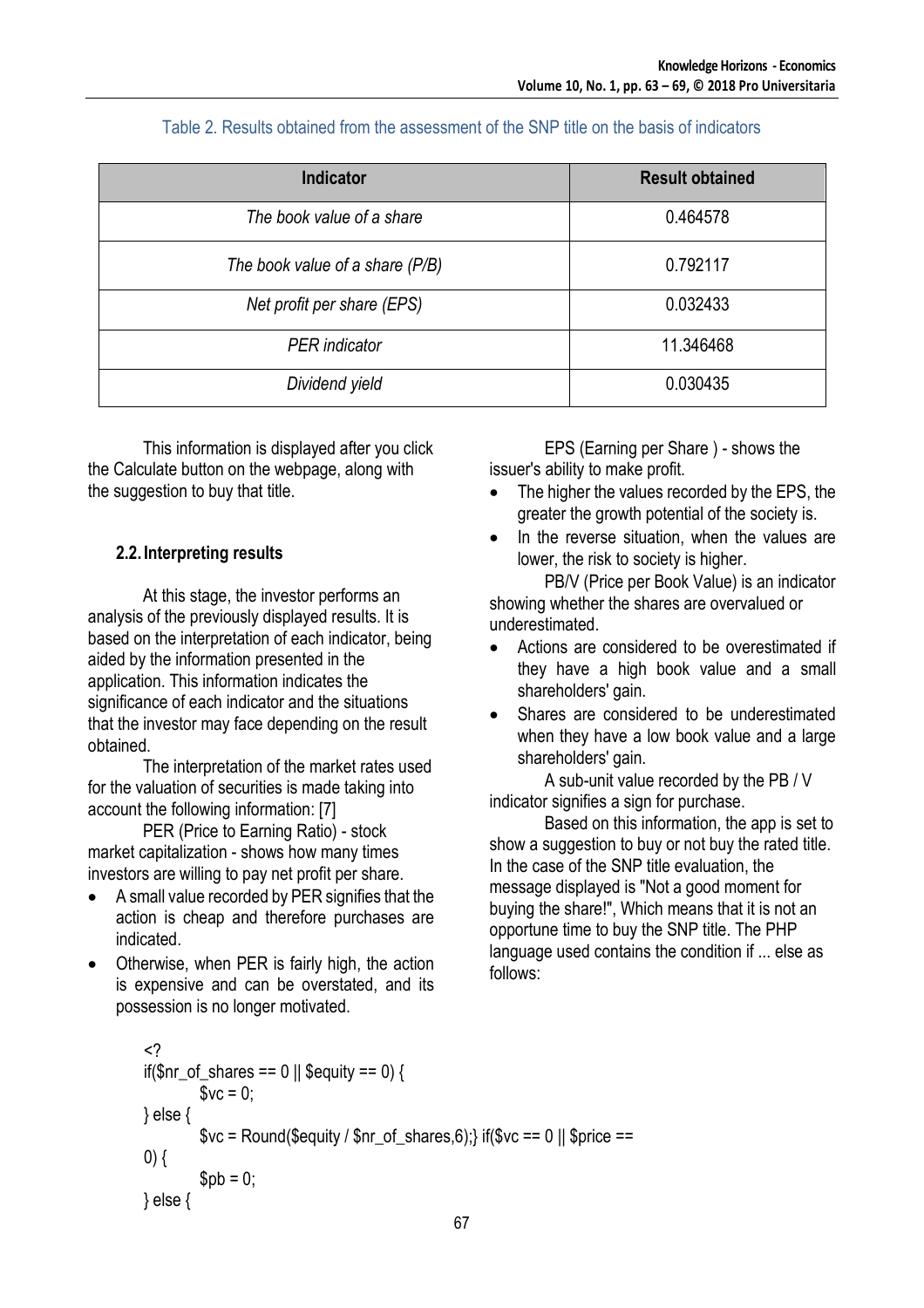```
$pb = Round($price / $vc, 6);if($net_profit == 0 \parallel $nr_of_shares == 0) {
         \text{Sens} = 0:
} else { 
         \text{Spps} = \text{Round}(\text{Snet\_profit}/\text{Snr\_of\_shares}, 6);if($eps == 0 || $price == 0) {
         \epsilon = 0;
} else { 
         $per = Round($price / $eps, 6);} if($dividend == 0 || $price ==
0) {
         \text{Sdy} = 0;
} else { 
\daggerdy = Round(\ddaggerdividend/\ddaggerprice,\ddagger);}
?> 
<p style="color:red; font-size:160%"> <? if ($pb <= 1 and $eps>$per ) { echo "Good moment 
         for buying the share!";} else {echo "Not a good moment for buying the share!";}; ?> 
</p>
```
The suggested suggestion is based on the following premises:

- There is a high value recorded by the PER indicator (11,35), which shows an overvaluation of the action at this moment, its use becomes useless.
- As regards the value of the EPS indicator, it is noticed that the company is prone to a high risk, hence an investor seeking to place long-term resources and obtain rights within OMV

Petrom will decide not to buy SNP at this time. The company being exposed to the risk denotes the possibility of not making profit, and the placement of long-term sources aims to obtain dividend gains. - The sub-unit value of the Book value indicator signifies the investor's opportunity to acquire the SNP title. On the other hand, also taking into account the results of the other indicators and averaging, it is noticed that several premises tend to balance the balance of the postponement of the purchase of the SNP.

In this case, in order to make a wellfounded decision, the potential investor will either continue with the evaluation of the SNP title using the Discounted Dividend Model or choose to postpone the purchase of the title.

# **3. CONCLUSIONS**

At present, the major concern of IT specialists is to meet the increasing demand of users for information that will allow them to access

them as quickly and accurately as possible. Datadriven decision support systems can meet this demand for quality information and improve the effectiveness of decision-making.

Information, information products, and the costs and benefits of information become increasingly transnational. Information is "power", it has value, and the ability to store and process certain information can provide an important advantage over competitors.

In order to achieve the proposed objective of demonstrating the usefulness and functionality of a web application in the valuation of securities listed on the BSE, the present paper mostly refers to the developed model called Investor's Valuation.

Thus, through its application in the evaluation of the SNP title, both the advantages and the disadvantages of using such an application have been highlighted in order to make correct and well-founded decisions.

The major consideration of this web application is that it provides potential and current investors with the information they need to be able to make titles assessments without attending specialized courses in the field. They have two evaluation models available and all they have to do is to collect and enter the necessary data in the prescribed forms.

These data refer to the value of certain balance sheet items at a given time, based on the reference period (equity, net profit, dividend / dividend).